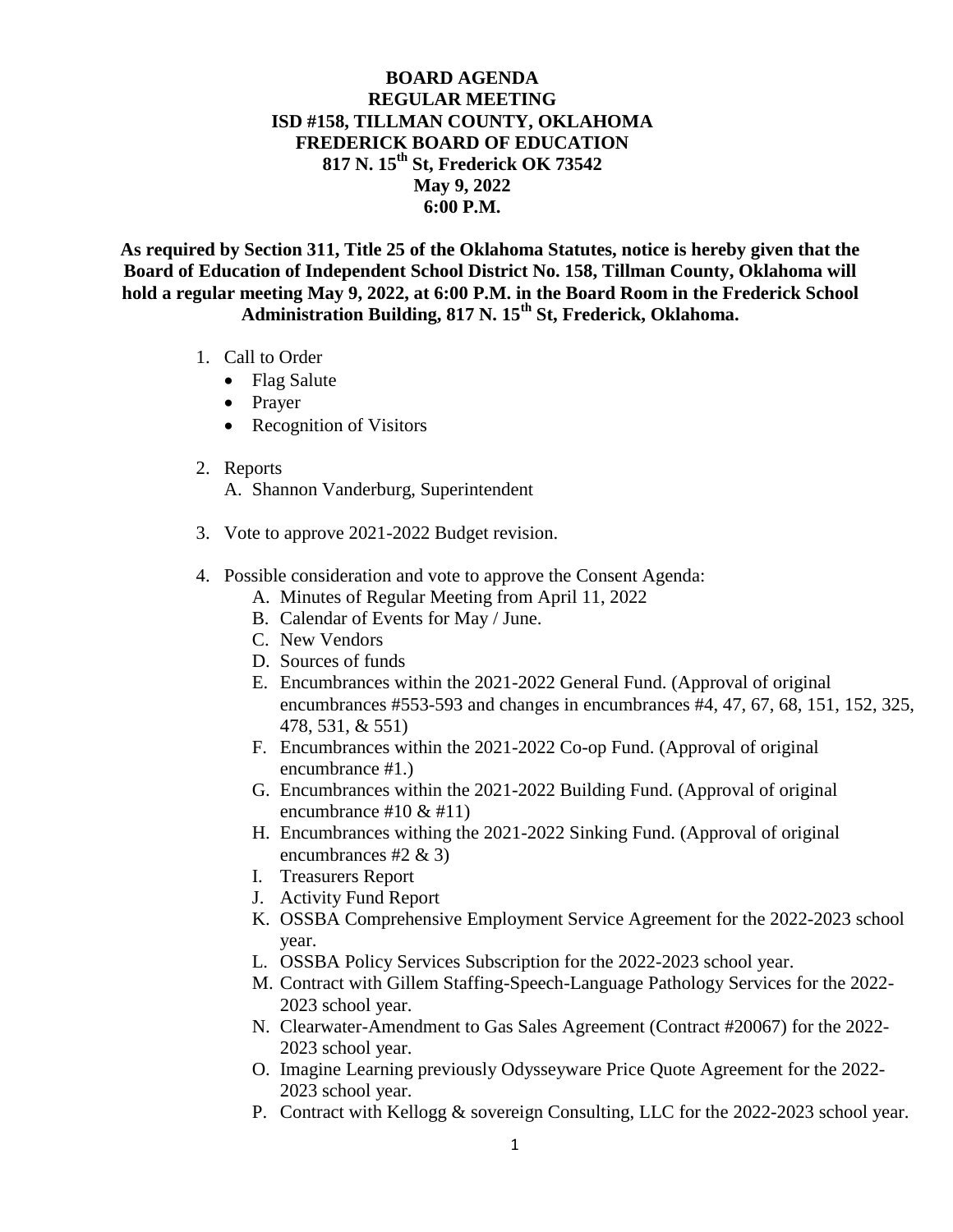- Q. Remind renewal order for the 2022-2023 school year.
- R. Acknowledge receipt of 2021-2022 Special Education Significant Disproportionality Risk Ratios.
- S. Approve following policy revision for:
	- i. EMC Graduation Policy
- 5. Vote to approve payment to Angelica Hurta for State  $1<sup>st</sup>$  year Teacher Stipend.
- 6. Proposed Executive Session

Proposed Executive Session to discuss employment and resignation of personnel. [Authority for Executive Session: 25 O.S. Section 307 (B) (1)]

- A. Consideration of resignation of Josie Corrales effective May 20, 2022.
- B. Consideration of employment of Middle School Science Teacher for the 2022- 2023 school year.
- C. Consideration of employment of Middle School Language Arts Teacher for the 2022-2023 school year.
- D. Consideration of employment of Middle School Math Teacher for the 2022-2023 school year.
- E. Consideration of employment for 2022 summer maintenance.
- 7. Vote to convene into Executive Session
- 8. Acknowledge the Board has returned to Open Session
- 9. Superintendent Recommendations
	- A. Vote to accept resignation of Josie Corrales effective May 20, 2022.
	- B. Vote to accept employment of Middle School Science Teacher for the 2022-2023 school year.
	- C. Vote to accept employment of Middle School Language Arts Teacher for the 2022-2023 school year.
	- D. Vote to accept employment of Middle School Math Teacher for the 2022-2023 school year.
	- E. Vote to accept employment of 2022 summer maintenance.
- 10. New Business
- 11. Adjournment